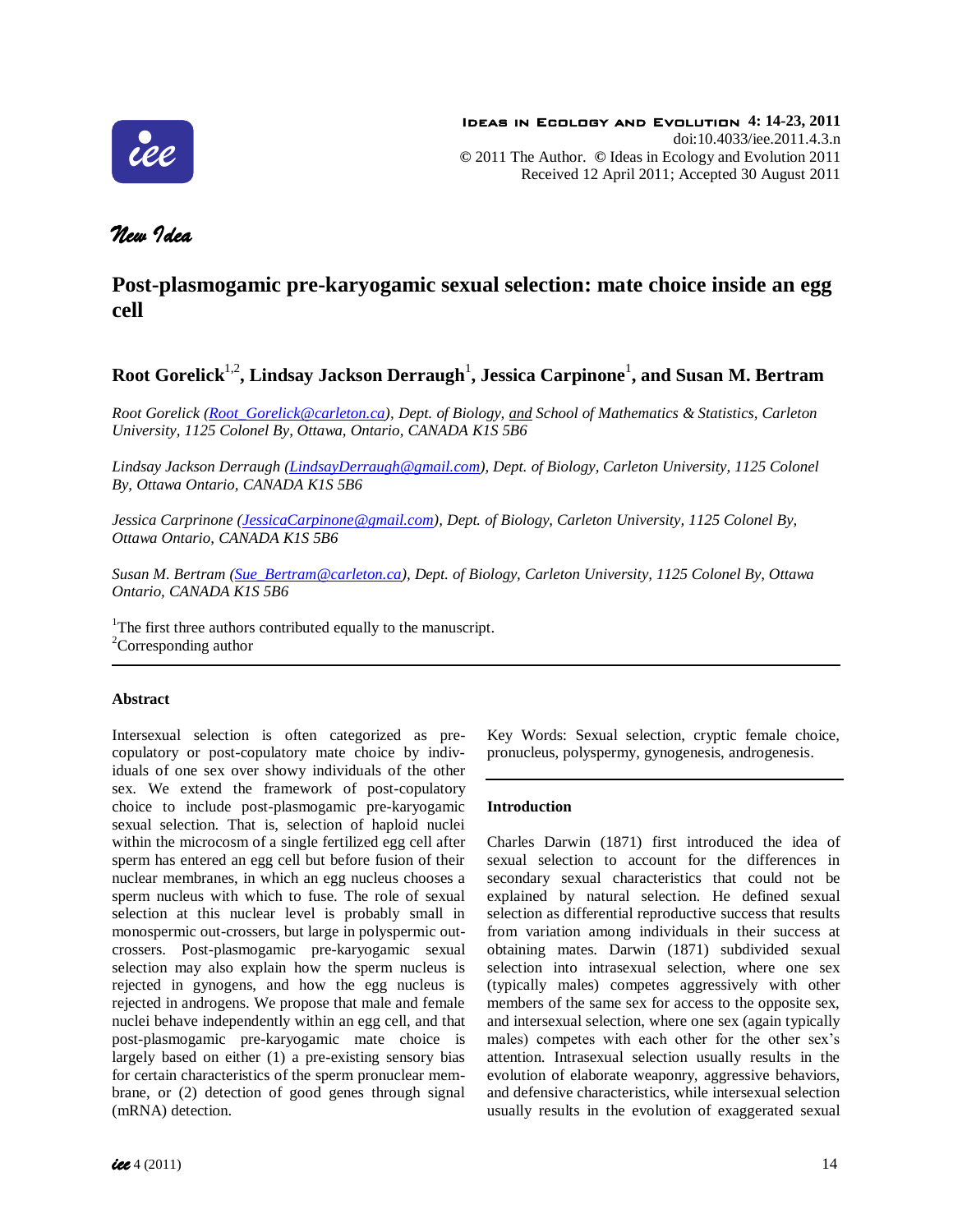signals and female preferences for those signals [\(Andersson 1994\)](#page-6-0). Although Darwin [\(1871\)](#page-7-0) proposed his ideas to account for elaborate pre-copulatory sexual displays and preferences, his ideas have since been expanded to include forms of post-copulatory choice, such as sperm competition [\(Parker 1970\)](#page-8-0) and cryptic female choice [\(Thornhill 1983\)](#page-9-0). Sperm competition occurs when sperm from multiple males compete with each other for the opportunity to fertilize an ovum [\(Parker 1970,](#page-8-0) [Birkhead and Møller 1998\)](#page-7-1). The result of sperm competition is evolution of male traits that increase the sperm's fertilization success including increased sperm number, increased sperm size, seminal fluids, sperm removal, and copulatory plugs or mate guarding (reviewed by [Birkhead and Møller 1998,](#page-7-1) [Simmons 2001,](#page-9-1) [Snook 2005\)](#page-9-2). Sperm competition can be thought of as the post-copulatory (pre-fertilization) equivalent to intrasexual selection.

Cryptic female choice is the post-copulatory equivalent to intersexual selection [\(Thornhill 1983,](#page-9-0) [1984\)](#page-9-3). Eberhard [\(1996\)](#page-7-2) defines cryptic female choice as the ability of females to consistently favor the copulatory partners that possess a particular trait that is lacking or less fully developed in other males. Cryptic female choice operates at several levels, including dumping sperm from previous mates [\(reviewed in Eberhard 1996\)](#page-7-2) and increasing the duration of copulation [\(Hoikkala and](#page-8-1)  [Crossley 2000,](#page-8-1) [Hoikkala et al. 2000\)](#page-8-2). In the postcopulatory reproductive process, cryptic female choice can include increased sperm precedence [\(Edvardsson](#page-7-3)  [and Arnqvist 2000\)](#page-7-3). Cryptic female choice also operates after zygote formation, including at the egg laying stage [\(laying more eggs; Barbosa 2009\)](#page-7-4), at the developmental stage (through differential abortion of embryos; [Hull](#page-8-3) [1964,](#page-8-3) [Willson and Burley 1983\)](#page-9-4), at the re-mating stage [\(enhanced resistance to future mates; King and Fischer](#page-8-4)  [2005\)](#page-8-4), and at the offspring stage through differential investment into offspring who were sired by different males [\(Willson and Burley 1983,](#page-9-4) [Simmons 1987,](#page-9-5) [Burley 1988,](#page-7-5) [Eberhard 1996\)](#page-7-2).

Here we extend this framework of sexual selection to include post-plasmogamic pre-karyogamic cryptic female choice of haploid nuclei within the microcosm of a single egg cell after entry of the sperm nucleus or nuclei into the egg (after plasmogamy), but before fusion of the egg and sperm nucleus (before karyogamy). Technically, egg and sperm nuclei (or pronuclei) do not usually fuse with one another, but instead their two nuclear membranes dissolve and are replaced with a single new nuclear membrane. Nonetheless, we will use the common vernacular of referring to karyogamy as nuclear or pronuclear fusion. We propose that in polyspermic outcrossers (multiple sperm nuclei within one egg), egg nuclei may be able to consistently favor sperm that possess a particular trait that is lacking or less fully developed in other sperm. Post-plasmogamic pre-karyogamic female choice within the microcosm of an egg cell would occur if the egg nucleus were to move about the cell and discriminate between multiple male nuclei before selecting one to fuse with. We hypothesize that this intersexual post-plasmogamic pre-karyogamic choice may regularly occur in polyspermic out-crossers based on tantalizing evidence from ctenophores [\(comb](#page-7-6)  jellies; [Carré and Sardet 1984\)](#page-7-6). While it is theoretically possible for intrasexual selection and choice to exist inside an egg cell, conspicuously we do not see evidence for male-male nor female-female interactions within this egg microcosm.

Post-plasmogamic pre-karyogamic sexual selection has been very briefly mentioned by Tim Birkhead, but never fully developed. Birkhead [\(1998\)](#page-7-7) includes a paragraph alluding to the possibility of post-plasmogamic pre-karyogamic sexual selection based on the intriguing work of Carré and Sardet [\(1984\)](#page-7-6), which we also discuss below. Even more explicitly, albeit more succinctly, Birkhead and Brillard [\(2007\)](#page-7-8) include two sentences on pronuclei choosing one another. A recent review of egg-sperm interactions [\(Karr et al. 2009\)](#page-8-5) mentions nothing about post-plasmogamic prekaryogamic sexual selection except to say that sperm nuclei may emit mRNA that egg nuclei can detect. None of the other major reviews of post-copulatory sexual selection or sexual choice—such as Eberhard [\(1996\)](#page-7-2), Simmons [\(2001\)](#page-9-1), Pizzari and Birkhead [\(2002\)](#page-8-6), or Arnqvist and Rowe [\(2005\)](#page-6-1)—allude to anything even remotely resembling post-plasmogamic pre-karyogamic sexual selection. Therefore, in this paper, we develop the theoretical framework by which post-plasmogamic pre-karyogamic female choice of haploid nuclei may occur. We present evidence showing the conditions of the framework, including independently behaving nuclei and differences between nuclei within an egg cell, especially with polyspermy. We also show how postplasmogamic pre-karyogamic sexual selection may explain how the sperm nucleus is rejected in gynogens, and how the egg nucleus is rejected in androgens. And, finally, we briefly discuss how post-plasmogamic prekaryogamic choice may make sexual selection more common than originally thought.

## **Post-plasmogamic pre-karyogamic sexual selection has the potential to exist**

Two requirements must be met in order for postplasmogamic pre-karyogamic sexual selection to occur. First, nuclei must be able to behave independently. Based on differences between egg and sperm nuclei in (1) presence of pores, (2) timing of nuclear membrane breakdown, and (3) timing of duplication and reduction events, we argue that male and female nuclei are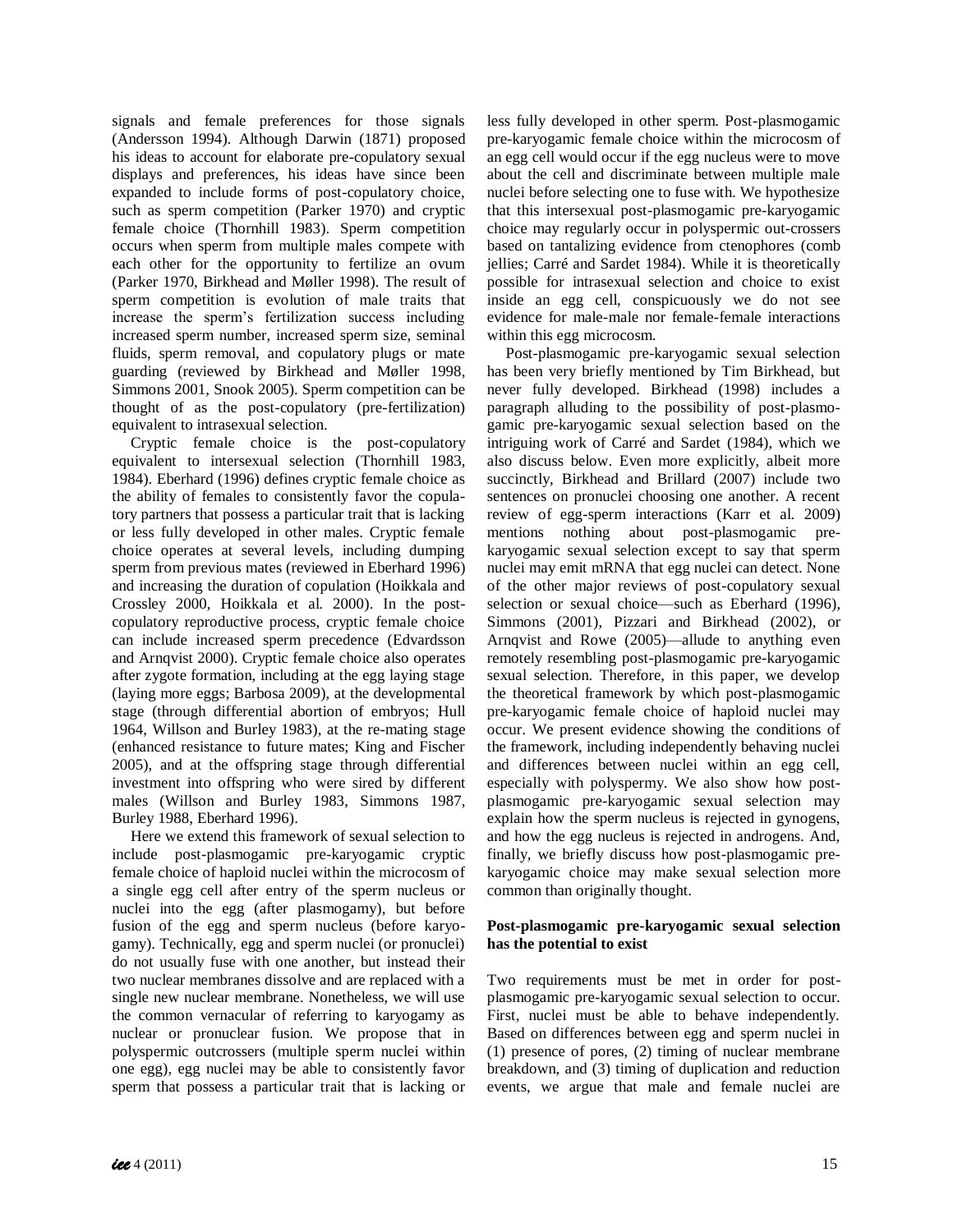controlled separately by nuclear rather than cytoplasmic factors. Because of this differential control between the two haploid sexes, egg nuclei may have the ability to choose sperm nuclei. Second, there must be detectable differences between sperm nuclei for post-plasmogamic pre-karyogamic female choice to have selective consequences. We argue these detectable differences are based on either the proportion of original male membrane that is replaced during pronuclear formation and/or differential mRNA signals [\(see Karr et al. 2009](#page-8-5)  [and references therein, which we discuss below\)](#page-8-5).

## *Can different nuclei within a single egg cell behave independently?*

To consider selection inside an egg cell, we first must establish whether the nuclei inside an egg cell behave individually. If the nuclei inside an egg—both egg and sperm nuclei—are all controlled in the same manner by egg cytoplasmic factors, it would be inaccurate to characterize the male and female nuclei as being capable of independent actions and selection. Mate choice requires independent control by one individual doing the choosing and another individual being chosen, where the individuals here are haploid nuclei.

When the timing of chromatin condensation and decondensation, and the timing of nuclear envelope breakdown of the egg and sperm nuclei are considered, it becomes apparent that nuclei and pronuclei within an egg cell do in fact behave as individuals. In outcrossing animals, sperm almost always inseminate the egg at an arrested stage of meiosis [\(Wilson 1925,](#page-9-6) [Austin 1965\)](#page-7-9). The stage at which meiosis is arrested varies depending on the taxon; most vertebrates are arrested at metaphase II of meiosis at the time of plasmogamy (fusion of cellular membranes). At plasmogamy, egg chromosomes are condensed and lined up at the metaphase plate. When a sperm enters an egg, the sperm nucleus almost immediately undergoes a dispersal of its chromatin, while egg chromatin remains condensed [\(Longo 1987,](#page-8-7) [Wright and Longo 1988\)](#page-9-7). Wright and Longo [\(1988: 155\)](#page-9-7) noted, "The sperm nucleus undergoes dispersion following its incorporation, resulting in a significant expansion of its volume. Concomitantly, the maternal chromatin, which is condensed, completes meiosis. How the paternal and maternal genomes are regulated to undergo such divergent processes, dispersion versus condensation, within a common cytoplasm has not been determined." Both male and female nuclei in the same cytoplasm act independently with respect to when their nuclear envelopes breakdown and their chromosomes decondense. We propose that the divergent processes of the egg and sperm nuclei prior to karyogamy can be explained by the presence/absence of nuclear pores. Because the sperm nucleus lacks pores upon plasmogamy, it can behave independently of the egg's cytoplasm.

We assert that sperm and egg nuclei act as truly separate individuals in that they are under separate (nuclear) control, as opposed to cytoplasmic control. It is important to note that sperm nuclei are usually only effective at karyogamy if they form a pronucleus. The process of pronuclear formation encompasses the breakdown of the poreless male nuclear membrane followed by the reformation of a new nuclear membrane composed mostly of porous female endoplasmic reticulum material. This event is the only instance in nature when nuclear membrane breakdown occurs in the absence of chromosomal reduction or duplication. We reject the usage of the term "pronucleus" to describe the egg nucleus prior to karyogamy because, unlike sperm nuclear envelopes, the egg nuclear envelopes only are replaced as part of a nuclear division, a parsing of half the chromosomes into two separate nuclei [\(Longo](#page-8-8)  [1985\)](#page-8-8). The fact that the only place that nuclear envelope breakdown is ever observed prior to DNA replication occurs in males during pronuclear formation, shortly after it enters into the egg, confirms how sperm nuclei are able to evade the egg's cell cycle control. After, or sometimes during, chromatin dispersion, the sperm sheds its nuclear membrane [\(Longo 1985\)](#page-8-8). Normally, the tight constraints of the cell cycle, specifically the  $G_2/M$ -phase checkpoint, would not allow for nuclear envelope breakdown to occur prior to DNA replication [\(Hartwell and Weinert 1989,](#page-8-9) [Murray 1992,](#page-8-10) [Sluder et al.](#page-9-8)  [1995\)](#page-9-8). However, the sperm evades the egg's intrinsic controls, likely because of its poreless membrane.

While formation of the sperm pronucleus is probably mediated at least in part by cytoplasmic factors originating from the egg's germinal vesicle [\(Moriya and](#page-8-11)  [Katagiri 1976,](#page-8-11) [Skoblina 1976\)](#page-9-9), a male pronuclear growth factor is also thought to exist [\(Thibault and](#page-9-10)  [Gérard 1973,](#page-9-10) [Motlik and Fulka 1974,](#page-8-12) [Trounson et al.](#page-9-11)  [1977\)](#page-9-11). Nuclear envelope breakdown is under cytoplasmic control in mitotic and meiotic cell divisions. Mitosis-promoting factor is a cytoplasmic factor that normally drives a cell into a division by forcing nuclear envelope breakdown. However, this is not the case for pronuclei within an egg. Nuclear envelope breakdown of the male pronucleus and the female nucleus is under nuclear, *not* cytoplasmic, control [\(Sluder et al. 1995\)](#page-9-8). Thus, from the time of sperm entry, to the formation of the sperm pronucleus, to the breakdown of the pronuclear envelope, sperm nuclei are under different controls from egg nuclei.

The fact that male and female nuclei are controlled separately within a single egg cell is essential to recognize if a discussion of post-plasmogamic prekaryogamic sexual selection is to take place.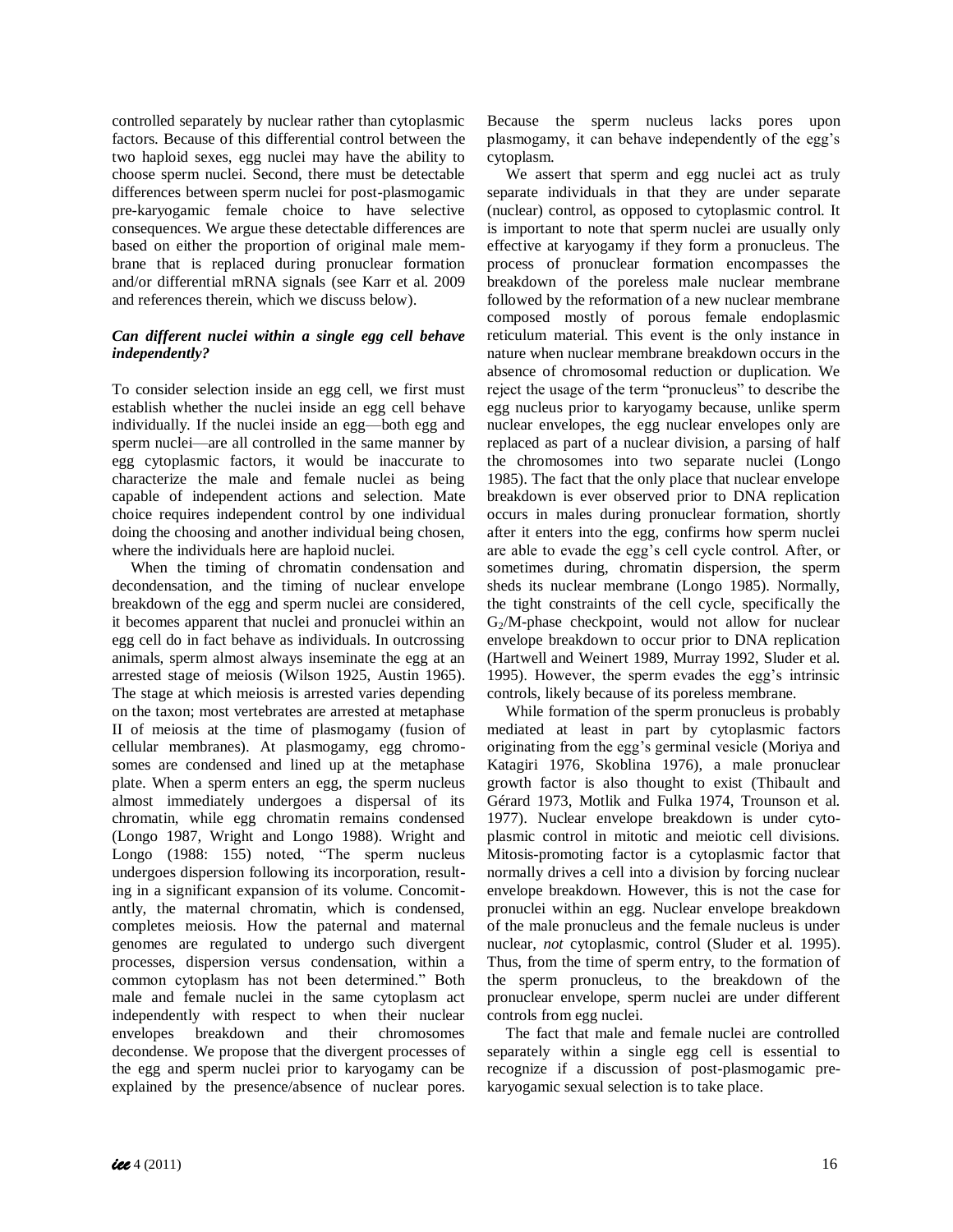## *Do nuclei within a single egg cell have detectable differences?*

For post-plasmogamic pre-karyogamic sexual selection, there must be some kind of detectable differences between male nuclei/pronuclei upon which a choosy egg nucleus can make a choice. We propose that differences between the multiple sperm nuclei/pronuclei in an egg cell may reside in the nuclear envelopes of the sperm pronuclei or in the signals sperm pronuclei send.

We hypothesize that sexual selection within an egg is most likely to occur when there are multiple sperm pronuclei within an egg cell, i.e. polyspermy. Polyspermy occurs in a wide variety of taxa including birds, reptiles, elasmobranch fishes, urodele amphibians, mollusks, arachnids, insects, bryozoans, and ctenophores [\(Nelson 1953,](#page-8-13) [Rothschild 1954,](#page-9-12) [Wourms](#page-9-13)  [1977,](#page-9-13) [Carré and Sardet 1984,](#page-7-6) [Iwamatsu 2000\)](#page-8-14). Polyspermic organisms have evolved one or more mechanisms to allow multiple sperm, sometimes well over twenty and occasionally hundreds of sperm [\(Dean](#page-7-10)  [1906\)](#page-7-10), to participate in plasmogamy with a single egg, yet still only allow one male pronucleus to participate in karyogamy with the female nucleus. Although it is often assumed that female nuclei simply fuse with the closest male pronucleus in polyspermic situations, there is strong evidence to suggest otherwise. In at least one species of comb jelly (*Beroe ovata*), the female nucleus within the polyspermic egg does not fuse with the first male nucleus that enters the cell, nor does it fuse with the closest. Instead, upon plasmogamy, the female *Beroe ovata* nucleus migrates within the egg cell—from male pronucleus to pronucleus—before finally fusing with just one [\(Carré and Sardet 1984\)](#page-7-6). The only data showing a female nucleus querying of multiple male pronuclei comes from this one species of comb jelly, and the purpose of this migration is unknown.

Why does the female not simply fuse with the closest male pronucleus or the male pronucleus that enters the cell first? This question is really the same as the more general one that has plagued evolutionary biologists for decades: why should females be choosy when they receive no obvious benefits from males except for their genetic contribution? Based on existing well-developed hypotheses for the evolution of female preference, we propose two hypotheses as likely candidates to explain evolution of post-plasmogamic pre-karyogamic cryptic female choice that occurs within the microcosm of a fertilized egg cell: (1) Females base their choice on a pre-existing bias for self, based on the mosaic characteristics of sperm pronuclear membrane, and (2) Females detect good genes via mRNA signals.

Our first hypothesis is based on sensory bias: that the chosen sperm contains the most female-like nuclear membrane. The sensory bias hypothesis suggests that female preferences are by-products of the underlying physiology of the female's sensory systems. Natural selection has molded the female's sensory systems, and males are proposed to have evolved traits that match the female's sensory system characteristics [\(Basolo 1990,](#page-7-11) [1995,](#page-7-12) [Endler and Basolo 1998,](#page-7-13) [Ryan 1998\)](#page-9-14). When sperm enter an egg cell, they shed their nuclear membrane and replace it with egg membrane material. In the process, some taxa, such as the sea urchin *Arbacia* [\(Longo 1973\)](#page-8-15) and the hamster [\(Yanagimachi](#page-9-15)  [and Noda 1970\)](#page-9-15), retain parts of their sperm nuclear envelope, thus, the newly formed pronucleus is a mosaic. Sperm retain part of their original nuclear membrane, with variation between sperm being a function of the amount and/or composition of nuclear membrane retained [\(Yanagimachi and Noda 1970,](#page-9-15) [Longo 1976\)](#page-8-16). There is a noticeable gap in the literature with regards to the function of replacing a sperm nucleus with a pronucleus. We argued elsewhere that sperm shed their nuclear membrane and replace it with one made from egg material because they need nuclear pores to complete DNA replication [\(Gorelick et al.](#page-7-14)  [2012,](#page-7-14) [Carpinone and Gorelick in review\)](#page-7-15). Here we also hypothesize that the pronucleus may have a secondary function to deliver specific information to the female nucleus that aids in her mate choice. Sperm pronuclear membranes may provide the variation necessary for sexual selection to be possible. We suspect that in polyspermic organisms, the female selects the male that retains the least amount of sperm nuclear membrane (poreless verses porous membrane). The idea that there is selection pressure on sperm to be better female mimics comes from analyzing the conditions faced by the first sexual organisms. The first sexual organisms probably had sex with themselves [\(i.e. were automictic;](#page-7-16)  [Gorelick and Carpinone 2009\)](#page-7-16) and did not use sperm, but instead restored diploidy by either simply replicating all their chromosomes (endomitosis) or by the fusion of two haploid products of egg meiosis with one another. In such an ancestral condition, any invasion of the egg by another nucleus, a sperm nucleus, would have been detrimental. Early sexual organisms would have had eggs that fused with their own polar nuclei [\(Gorelick](#page-7-16)  [and Carpinone 2009\)](#page-7-16), which are virtually identical to the egg nucleus. This could be why females still prefer to fuse with something similar to self. In monospermic out-crossers, female nuclei have a choice between fusing with a polar nucleus or the sperm pronucleus. Because of self-incompatibility, however, eggs preferentially fuse with something that is similar to self, but not identical. We call this the Trojan sperm hypothesis: males don pronuclear membranes to 'mimic' females in order to be chosen for karyogamy, due to a pre-existing bias for the females to fuse with themselves.

We digress to discuss our somewhat unconventional definition of sex as either meiosis or karyogamy,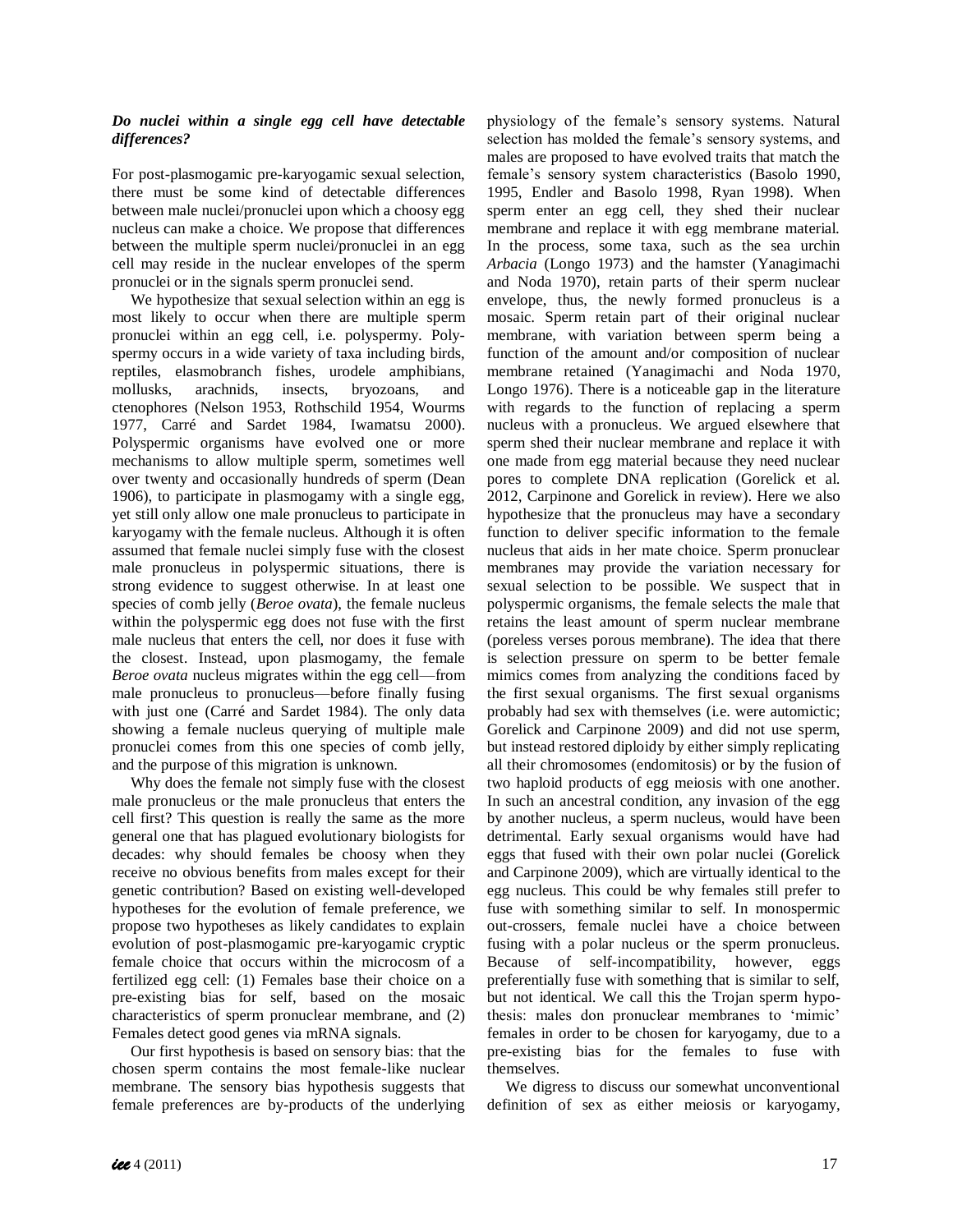especially in light of automixis. With this definition, most or possibly even all eukaryotes become facultatively sexual, at least if we accept reports of cryptic meiosis, especially in basal taxa [\(Solari 2002,](#page-9-16) [Gandolfi](#page-7-17)  [et al. 2003,](#page-7-17) [Signorovitch et al. 2005,](#page-9-17) [Cooper et al. 2007,](#page-7-18) [Gorelick and Carpinone 2009\)](#page-7-16). This definition also means that parasex should count as sex [\(Forche et al.](#page-7-19)  [2008,](#page-7-19) [Gorelick and Carpinone 2009\)](#page-7-16). There is no difference between autogamy and complete automixis, except that automixis contains diploid mitotic divisions between karyogamy and meiosis. The notion that fusion of gametes defines sex is an anachronism, described before meiosis was elucidated. For example, Spencer [\(1863 \[1890\]\)](#page-9-18) described how fusion of gametes defined individuals, while Braun [\(1853 \[1851\]\)](#page-7-20) and Bütschli [\(1876\)](#page-7-21) described how fusion of gametes rejuvenated a lineage, and they did this long before Hertwig [\(1890\)](#page-8-17) elucidated that meiosis was a reduction division. We have also demonstrated that karyogamy is a modified form of meiosis [\(Gorelick and Carpinone 2009\)](#page-7-16), making the definition of sex as either meiosis or karyogamy both simple and general.

Our second hypothesis regarding the evolution of female choice on the nuclear level is based on the good genes hypothesis, with a positive genetic covariance between male displays and their viability [\(Iwasa et al.](#page-8-18)  [1991,](#page-8-18) [Jennions and Petrie 2000,](#page-8-19) [Houle and Kondrashov](#page-8-20)  [2002\)](#page-8-20). The good genes hypothesis also assumes that there is genetic variation in female preference, which results in covariance between preference and viability [\(Iwasa et al. 1991,](#page-8-18) [Jennions and Petrie 2000,](#page-8-19) [Houle and](#page-8-20)  [Kondrashov 2002\)](#page-8-20). Preferences start out at a naturally selected optimum, but are then pushed from the optimum by selection for high viability. Males with very attractive displays indicate their higher overall viability to females more than males with less attractive displays. By preferring these males, females receive better genes that may be passed on to their offspring. The good genes hypothesis suggests that there is no direct selection on the preference. Instead, there is only direct selection for high viability. What we add to this existing sexual selection theory is that males could simply be individual sperm nuclei or pronuclei. In polyspermic organisms, we hypothesize that the female nucleus migrates to several pronuclei before selecting one. The female nucleus does not come into contact with male pronuclei, but enters into the "pronuclear zone", an area close to the pronucleus [\(Carré and Sardet 1984\)](#page-7-6). Once the female nucleus enters into the pronuclear zone, it commits to karyogamy with that particular pronucleus. During the period of female nuclear migration, male pronuclei contain decondensed DNA [\(Longo 1985\)](#page-8-8). It is plausible that male pronuclei are actively transcribing mRNA and that female nuclei can detect these mRNA signals and are using the quality or nature of these signals as a basis for their choice. There is also evidence that sperm nuclei, before they lose their nuclear membrane and decondense their chromosomes, emit mRNAs [\(Ostermeier et al. 2004,](#page-8-21) [Krawetz 2005,](#page-8-22) [Miller](#page-8-23)  [et al. 2005,](#page-8-23) [Ostermeier et al. 2005,](#page-8-24) [Dadoune 2009\)](#page-7-22). In this case, males are actively advertising to females. We call this the good haploid genes hypothesis, which is like the sexy sperm hypothesis, but with the individuals being sperm nuclei or pronuclei, rather than entire sperm. Sexual selection for individual sperm nuclei/ pronuclei was briefly alluded to by Birkhead [\(1998\)](#page-7-7) and Birkhead and Brillard [\(2007\)](#page-7-8).

#### **Implications of post-plasmogamic pre-karyogamic sexual selection for alternative sexual systems**

We next outline the implications of sexual selection inside the microcosm of an egg cell for polyspermic, gynogenetic, and androgenetic taxa, which may shed additional observability into post-plasmogamic prekaryogamic sexual selection. The major implications for the theory developed herein are for polyspermy, which occur in virtually every animal group. Postplasmogamic pre-karyogamic sexual selection is also applicable to gynogenesis, which occurs in almost 60 metazoan species spanning seven phyla, including chordates, mollusks, arthropods, rotifers, platyhelminthes, nematodes, and annelids [\(Beukeboom and](#page-7-23)  [Vrijenhoek 1998\)](#page-7-23), and androgenesis, which only occurs in two metazoan genera, *Corbicula* freshwater clams and *Bacillus* stick insects [\(Mantovani and Scali 1992,](#page-8-25) [Komaru et al. 1998\)](#page-8-26). We focus our discussion on gynogenesis and androgenesis because they may be the easiest place to find evidence for post-plasmogamic prekaryogamic sexual selection.

## *Implications of post-plasmogamic pre-karyogamic sexual selection for polysperms*

Polyspermic organisms may be the most informative species in which to study post-plasmogamic prekaryogamic sexual selection. Not only can there be hundreds of male nuclei within a single egg cell, but these male nuclei may even be from different diploid males. Sexual selection theory predicts that when the number of males in a population is high and the variation between these males is great, females should be choosier [\(Emlen 1976\)](#page-7-24). Females should survey more individual males before choosing one with which to mate. Sexual selection should be low in monogamous systems, while high in polygamous systems [\(Emlen and](#page-7-25)  [Oring 1977\)](#page-7-25). These ideas can be applied to the microcosm of an egg cell, the only difference here being that the individuals involved are haploid nuclei and pronuclei, and that the population includes only those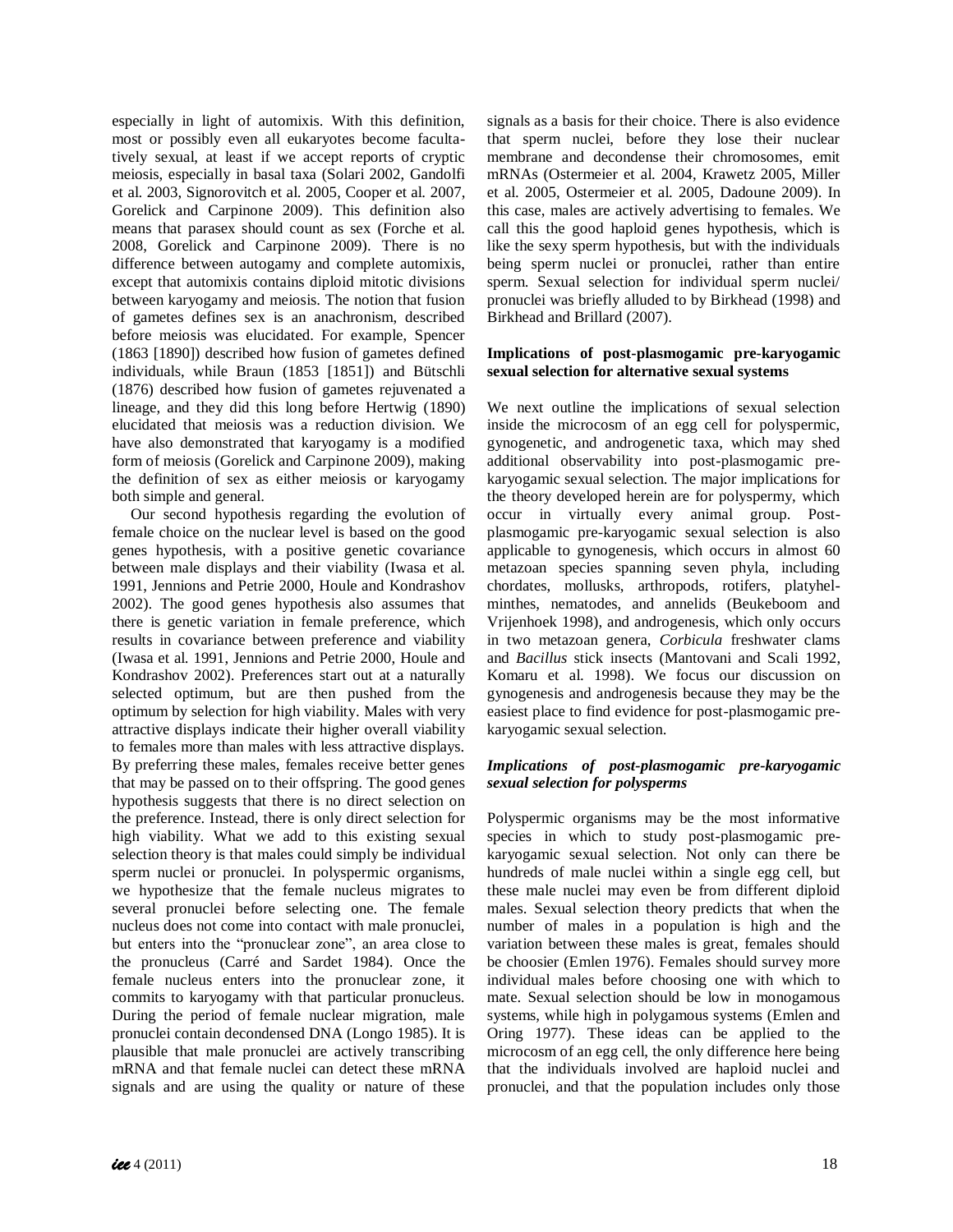individuals within a given egg cell. Thus, in postplasmogamic pre-karyogamic sexual selection, we predict that polyspermic polygamous female nuclei will be choosier and therefore migrate around the egg more compared to polyspermic monogamous female nuclei. Good test species include those from clades in which organisms show polyspermy in most species, but have varying degrees of (diploid) polygamous and monogamous matings. Amongst polyspermic vertebrates, female salamanders and birds mate with multiple males [\(Jordan 1893,](#page-8-27) [Blount 1909,](#page-7-26) [Fankhauser 1932,](#page-7-27) [Fankhauser and Moore 1941,](#page-7-28) [Petrie and Kempenaers](#page-8-28)  [1998,](#page-8-28) [Gopurenko et al. 2006\)](#page-7-29). Amongst polyspermic invertebrates, females mate with multiple males in those taxa that broadcast their sperm, such as bryozoans [\(Rothschild 1954\)](#page-9-12). These test species would enable a comparison of haploid female migration patterns between species that have (1) eggs containing multiple sperm from the same male and (2) eggs containing multiple sperm coming from multiple males.

## *Implications of post-plasmogamic pre-karyogamic sexual selection for gynogens*

Formation of a pronucleus is a prerequisite for karyogamy between egg and sperm nuclei, however, failure to form a sperm pronucleus does not always lead to a lack of a viable zygote. Egg cells sometimes restore diploidy without incorporating a sperm's chromosomes. While egg meiosis in all animals [\(except cnidarians, sea](#page-9-19)  [urchins, and some starfish; Tarín 2000\)](#page-9-19) requires plasmagamy, zygote formation in over 50 species across seven phyla does not require karyogamy between male and female haploid nuclei [\(Beukeboom and Vrijenhoek](#page-7-23)  [1998\)](#page-7-23). This situation is termed gynogenesis, where sperm are needed for the resumption of arrested egg meiosis (and maybe some epigenetic factors?), but where sperm chromosomes do not get passed on to the zygote. Gynogens are unisexual female hybrids whose eggs participate in plasmogamy but not karyogamy, with sperm. During gynogenesis, two egg nuclei can fuse to form a zygote, with no contribution from the sperm. Restitutional meiosis or pre-meiotic doubling of egg nuclei is also possible. In gynogenetic eggs, like the eggs of polysperms, and in all eggs that have arrested meiosis, there are multiple nuclei—both female and male nuclei/pronuclei—with which the female nuclei can participate in karyogamy. With polyspermy, female nuclei choose a male nucleus to associate/fuse with, whereas with gynogenesis, female nuclei choose another female nucleus (its own polar body or polar nucleus) to associate/fuse with.

Why are gynogens not fusing with the sperm that fertilizes the egg, like their close relatives do? In at least one species of gynogenetic carp (*Carassius auratus langsdorfii*), the sperm that fertilizes the egg fails to form a pronucleus and is subsequently ejected [\(Yamashita et al. 1990\)](#page-9-20). Sperm that fertilize gynogens should be able to form a pronucleus insofar as studies have shown that pronuclear formation is not a speciesspecific process [\(see Longo 1985 for a review\)](#page-8-8). However, for some reason, in *Carassius auratus langsdorfii*, the pronucleus does not form. We hypothesize that all sperm fertilizers of gynogens are rejected by the egg (at least in part) because they fail to form pronuclei, which (as previously discussed) may be the basis of female choice. Sperm that fertilize gynogenetic eggs are compatible enough to induce completion of egg meiosis. If post-plasmogamic pre-karyogamic sexual selection is occurring in gynogens, we predict that gynogenetic egg nuclei migrate, like in polyspermic amphimicts, to one or more nuclei within the egg cell. The male nuclei, however, have not formed pronuclei and therefore are not chosen for karyogamy because they are neither (1) exploiting the females pre-existing bias for a porous membrane, nor (2) sending out enticing mRNA signals due to lack of nuclear pores. The gynogen rejects all male nuclei and restores ploidy either by endoduplication or by choosing another haploid female to fuse with (i.e. her polar body).

## *Implications of post-plasmogamic pre-karyogamic sexual selection for androgens*

Female choice on the nuclear level seems plausible and maybe even likely for both polyspermic and gynogenetic organisms. Female nuclei can distinguish between different male nuclei (with polyspermy) and between male and female nuclei (with gynogenesis and outcrossing). Are female nuclei the only nuclei that choose between mates? This leads to questions surrounding androgenesis, where sexual role reversal may occur within an egg cell. So far, the only known obligate androgens found in the animal kingdom are in the genus *Corbicula* of freshwater clams. The eggs of these clams are readily fertilized by diploid, triploid, or tetraploid biflagellate sperm (biflagellate sperm is very peculiar in unikonts). Upon meiosis, the egg's genetic material is extruded as two (presumably) diploid polar bodies [\(Komaru et al. 1998\)](#page-8-26). Androgenesis also occurs obligately in one conifer, *Cupressus dupreziana*, by means of diploid sperm [\(Pichot et al. 2001\)](#page-8-29), and facultatively in *Bacillus* stick insects [\(Mantovani and](#page-8-25)  [Scali 1992\)](#page-8-25). Facultative androgens are fertilized by haploid sperm, and diploidy is restored, like in gynogens, either by endomitosis, or karyogamy between two haploid male pronuclei. Spontaneous androgenesis is rare, typically occurring via endomitosis of a single haploid sperm nucleus in some fish and angiosperms. In androgenesis, all egg nuclei are discarded as polar bodies or degenerate. Why are the female nuclei being rejected in these species? We hypothesize that male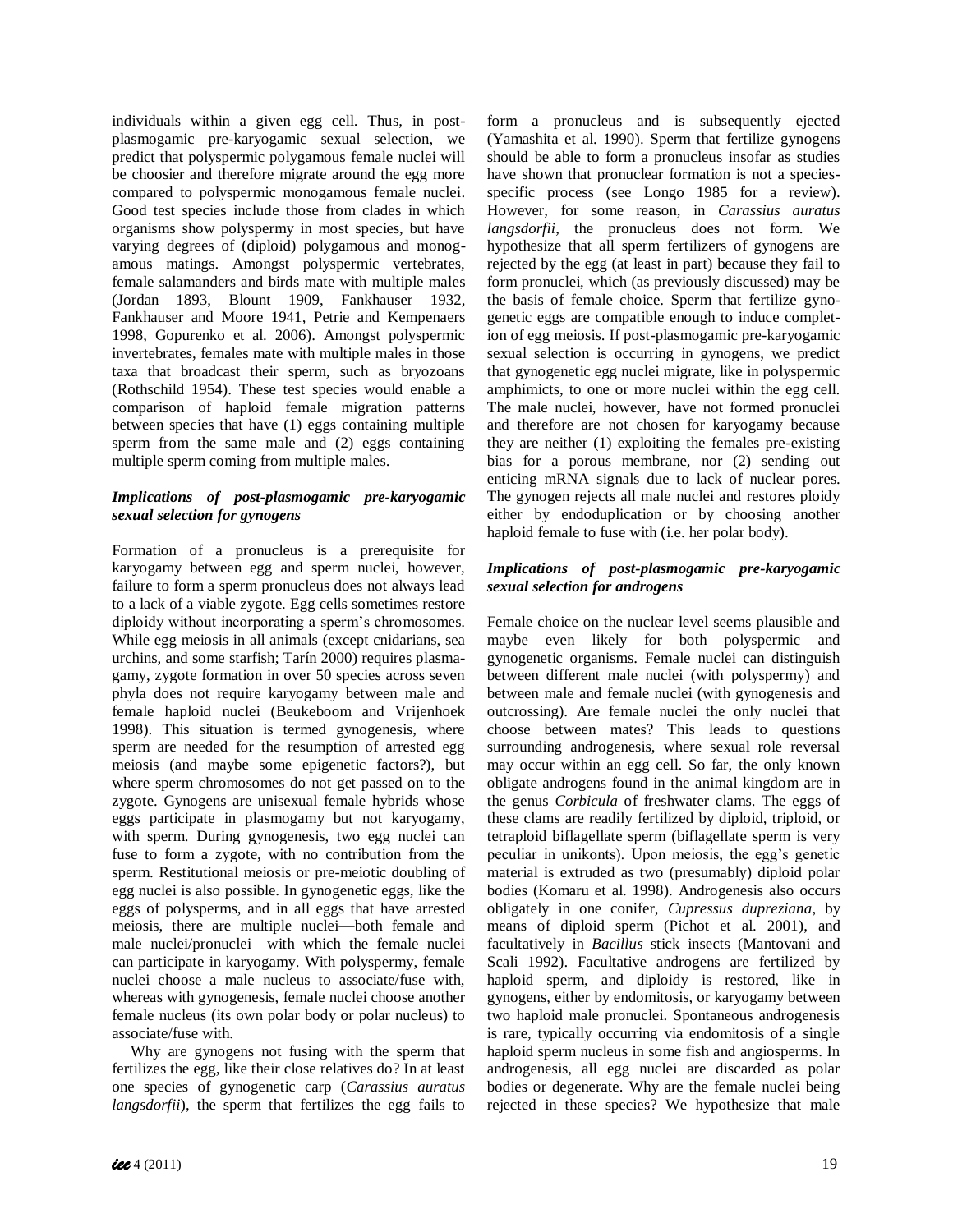nuclei can occasionally exert choice over female nuclei by rejecting the female nucleus. Somehow, male nuclei within an egg manipulate the egg to reject itself. The mechanics behind this antithetical rejection of egg nuclei is unknown. We take the liberty here to hypothesize that male nuclei still take female endoplasmic reticulum material to form the pore-rich pronuclei needed for genome duplication, and, if there is selection of haploid male pronuclei by one another, pronuclei would also form the basis of sexual choice. However, we are not so adventurous to speculate whether haploid male pronuclei evaluate other male pronuclei based on proportion of female membrane, mRNA signals, or some other completely different system, or how it is settled which male does the choosing.

#### **Closing Remarks**

Pre-copulatory and post-copulatory sexual selection prior to plasmogamy have been extensively studied, however to the best of our knowledge, post-plasmogamic pre-karyogamic sexual selection has never been considered, except for a few short sentences by Birkhead. This lack of study is probably due to technical difficulties in observing the behaviours of the nuclei and pronuclei within a single egg cell. We predict that the prevalence of post-plasmogamic pre-karyogamic sexual selection will be proportional to the number of sperm nuclei that enter an egg cell. It is easy enough to measure rates of polyspermy. The problem is that we know virtually nothing about how haploid nuclei inside of an egg cell move and how they might possibly choose one another. While it appears that it is usually the haploid egg nuclei that do most of the moving around the egg cell, as the haploid sperm nuclei remain around the periphery, there is too little data to know how general this pattern is. Do haploid egg nuclei prefer certain male mRNAs? If so, are these mRNA produced before or after sperm pronuclear formation? Do haploid egg nuclei prefer certain male pronuclear membranes? Does the ratio of native female-to-male content of these nuclear envelopes matter? Does it vary? Until data addressing these questions is amassed, it will remain impossible to make more specific testable predictions about the interaction of haploid nuclei inside a fertilized egg cell based on standard sexual selection theory.

We propose post-plasmogamic pre-karyogamic sexual selection exists based on previously recorded movements of female nuclei toward multiple male nuclei prior to karyogamy within a single egg cell [\(Carré and Sardet 1984\)](#page-7-6). Post-plasmogamic prekaryogamic sexual selection is indeed plausible because female and male nuclei within an egg are under their own nuclear control rather than under the control of the cytoplasm, and there is opportunity for differences between male nuclear/pronuclear membranes and signals. We should not summarily dismiss postplasmogamic pre-karyogamic sexual selection, especially when analyzing organisms that have little or no pre-copulatory nor pre-plasmogamic selection, despite no definitive evidence for this theoretically reasonable construct. Instead of avoidance of polyspermy a lá Eberhard [\(1996\)](#page-7-2) and Arnqvist and Rowe [\(2005\)](#page-6-1), individual female eggs might tolerate or facilitate polyspermy and then choose sperm nuclei at a slightly later ontological date, after plasmogamy but before karyogamy. For example, post-plasmogamic prekaryogamic sexual selection could easily exist in sessile organisms, such as bryozoans and plants—organisms in which sexual selection is thought to play relatively minor evolutionary roles [\(Morgan 1927,](#page-8-30) [Andersson](#page-6-0)  [1994\)](#page-6-0). Therefore, sexual selection has the potential to be much more universal, occurring in many more organisms than generally believed. The implications of postplasmogamic pre-karyogamic intersexual selection are the same as the implications for other forms of intersexual selection: the evolution of exaggerated sexual signals and female preferences for those signals [\(Andersson 1994\)](#page-6-0). In the case of post-plasmogamic prekaryogamic sexual selection, these implications would include male nuclei being selected to either don more of the female's pronuclear membrane to 'mimic' females (Trojan sperm hypothesis) or male nuclei being selected to signal their good genes through enhanced mRNA emission (good haploid genes hypothesis), thereby actively advertising themselves to females. In turn, female nuclei would be selected to exhibit enhanced preferences for these pronuclear or mRNA signals.

#### **Acknowledgments**

Thanks to Simone Immler and Hanne Løvlie, who provided many constructive comments. Thanks to the Natural Sciences and Engineering Research Council of Canada (NSERC) for Discovery Grants to RG and SMB.

#### **Referees**

Simone Immler – [simone.immler@ebc.uu.se](mailto:simone.immler@ebc.uu.se) Uppsala University

Hanne Løvlie – [hanne.lovlie@zoologi.su.se](mailto:hanne.lovlie@zoologi.su.se) Stockholm University

#### **References**

- <span id="page-6-0"></span>Andersson, M.B. 1994. Sexual selection. Princeton New Jersey Press, Princeton, NJ.
- <span id="page-6-1"></span>Arnqvist, G. and L. Rowe. 2005. Sexual conflict. Princeton University Press, Princeton.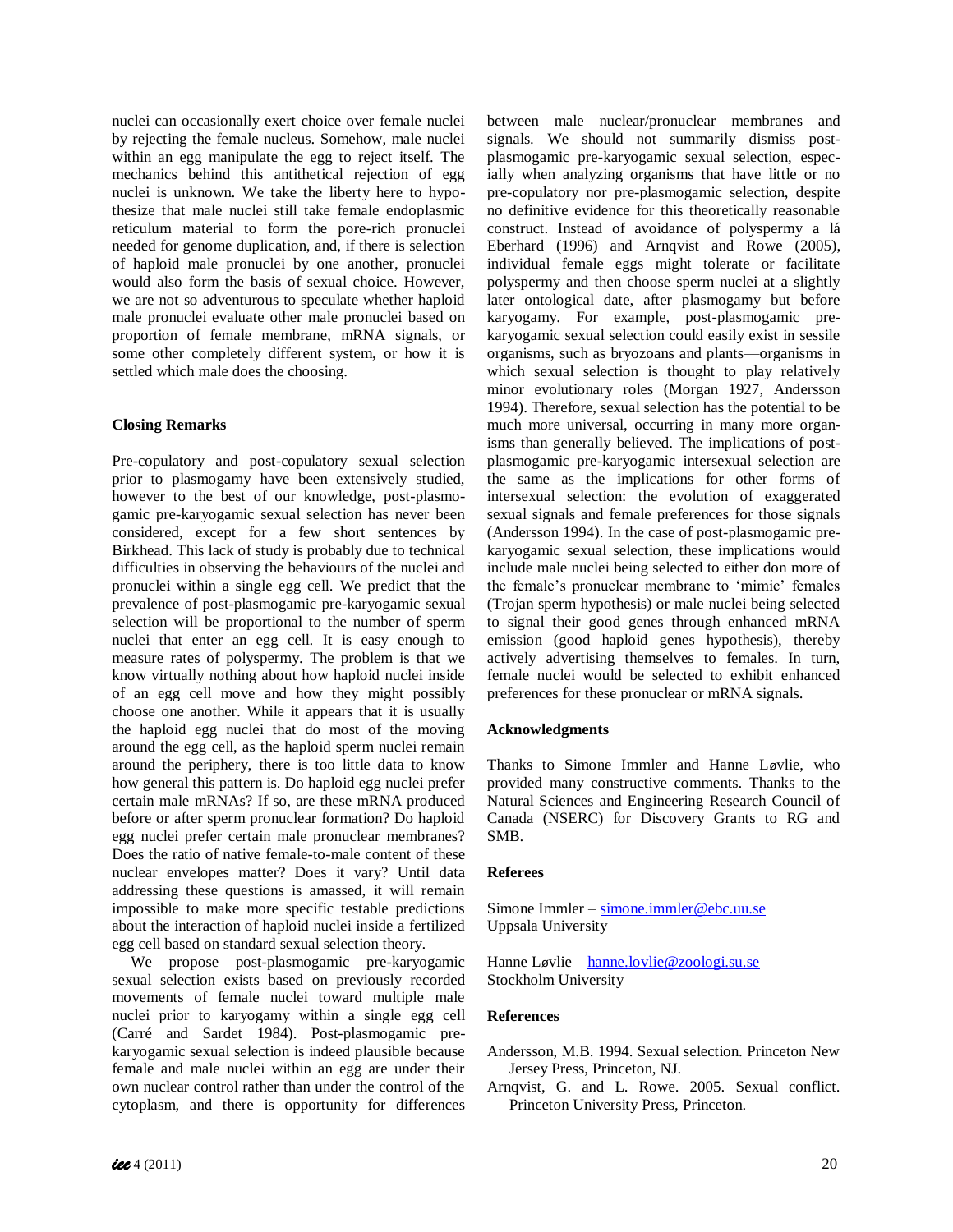- <span id="page-7-9"></span>Austin, C.R. 1965. Fertilization. Prentice-Hall, Edgewood Cliffs.
- <span id="page-7-4"></span>Barbosa, F. 2009. Cryptic female choice by female control of oviposition timing in a soldier fly. Behavioral Ecology 20: 957-960. [CrossRef](http://dx.doi.org/10.1093/beheco/arp083)
- <span id="page-7-11"></span>Basolo, A.L. 1990. Female preference predates the evolution of the sword in swordtail fish. Science 250: 808-810. [CrossRef](http://dx.doi.org/10.1126/science.250.4982.808)
- <span id="page-7-12"></span>Basolo, A.L. 1995. Phylogenetic evidence for the role of pre-existing bias in sexual selection. Proceedings of the Royal Society of London Series B-Biological Sciences 259: 307-311. [CrossRef](http://dx.doi.org/10.1098/rspb.1995.0045)
- <span id="page-7-23"></span>Beukeboom, L.W. and R.C. Vrijenhoek. 1998. Evolutionary genetics and ecology of sperm-dependent parthenogenesis. Journal of Evolutionary Biology 11: 755-782. [CrossRef](http://dx.doi.org/10.1007/s000360050117)
- <span id="page-7-7"></span>Birkhead, T.R. 1998. Cryptic female choice: criteria for establishing female sperm choice. Evolution 52: 1212-1218. [CrossRef](http://dx.doi.org/10.2307/2411251)
- <span id="page-7-1"></span>Birkhead, T.R. and A.P. Møller. 1998. Sperm competition and sexual selection. Academic Press, London.
- <span id="page-7-8"></span>Birkhead, T.R. and J-P. Brillard. 2007. Reproductive isolation in birds: postcopulatory prezygotic barriers. Trends in Ecology & Evolution 22: 266-272. [CrossRef](http://dx.doi.org/10.1016/j.tree.2007.02.004)
- <span id="page-7-26"></span>Blount, M. 1909. The early development of the pigeon's egg, with special reference to polyspermy and the origin of the periblast nuclei. Journal of Morphology 20: 1-64. [CrossRef](http://dx.doi.org/10.1002/jmor.1050200102)
- <span id="page-7-20"></span>Braun, A. 1853 [1851]. Reflections on the phenomenon of rejuvenescence in nature especially in the life and development of plants. Pages 1-341 *in* A. Henfrey, editors. Biological and physiological memoirs, Ray Society, London.
- <span id="page-7-5"></span>Burley, N. 1988. The differential allocation hypothesis: an experimental test. *American Naturalist* 132: 611- 628. [CrossRef](http://dx.doi.org/10.1086/284877)
- <span id="page-7-21"></span>Bütschli, O. 1876. Studien über die ersten entwicklungvorgange der eizelle, die zelltheilung und die conjungation der infusorien. Abhandlungen herausgegeben von der Senckenbergischen Naturforschenden Gesellschaft 10: 213-452.
- <span id="page-7-15"></span>Carpinone, J. and R. Gorelick. in review. Evolution of syngamy.
- <span id="page-7-6"></span>Carré, D. and C. Sardet. 1984. Fertilization and early development in *Beroe ovata*. Developmental Biology 105: 188-195.
- <span id="page-7-18"></span>Cooper, M.A., Adam, R.D., Worobey, M., and C.R. Sterling. 2007. Population genetics provides evidence for recombination in *Giardia*. Current Biology 17: 1984-1988. [CrossRef](http://dx.doi.org/10.1016/j.cub.2007.10.020)
- <span id="page-7-22"></span>Dadoune, J-P. 2009. Spermatozoal RNAs: What about their functions? Microscopy Research and Technique 72: 536-551. [CrossRef](http://dx.doi.org/10.1002/jemt.20697)
- <span id="page-7-0"></span>Darwin, C.R. 1871. The descent of man and selection in relation to sex. John Murray, London.
- <span id="page-7-10"></span>Dean, B. 1906. Chimaeroid fishes and their development. Carnegie Institution of Washington., Washington DC.
- <span id="page-7-2"></span>Eberhard, W.G. 1996. Female control: sexual selection by cryptic female choice. Princeton University Press., Princeton.
- <span id="page-7-3"></span>Edvardsson, M. and G. Arnqvist. 2000. Copulatory courtship and cryptic female choice in red flour beetles *Tribolium castaneum*. Proceedings of the Royal Society of London Series B-Biological Sciences 267: 559-563. [CrossRef](http://dx.doi.org/10.1098/rspb.2000.1037)
- <span id="page-7-24"></span>Emlen, S.T. 1976. Lek organization and mating strategies in the bullfrog. Behavioral Ecology and Sociobiology 1: 283-313. [CrossRef](http://dx.doi.org/10.1007/BF00300069)
- <span id="page-7-25"></span>Emlen, S.T. and L.W. Oring. 1977. Ecology, sexual selection, and evolution of mating systems. Science 197: 215-223. [CrossRef](http://dx.doi.org/10.1126/science.327542)
- <span id="page-7-13"></span>Endler, J.A. and A.L. Basolo. 1998. Sensory ecology, receiver biases and sexual selection. Trends in Ecology & Evolution 13: 415-420. [CrossRef](http://dx.doi.org/10.1016/S0169-5347(98)01471-2)
- <span id="page-7-27"></span>Fankhauser, G. 1932. Cytological studies on egg fragments of the salamander *Triton.* II. The history of the supernumerary sperm nuclei in normal fertilization and cleavage of fragments containing the egg nucleus. Journal of Experimental Zoology 62: 185-235. [CrossRef](http://dx.doi.org/10.1002/jez.1400620108)
- <span id="page-7-28"></span>Fankhauser, G. and C. Moore. 1941. Cytological and experimental studies of polyspermy in the newt *Triturus viridescens.* I. Normal fertilization. Journal of Morphology 68: 347-385. [CrossRef](http://dx.doi.org/10.1002/jmor.1050680208)
- <span id="page-7-19"></span>Forche, A., Alby, K., Schaefer, D., Johnson, A.D., Berman, J., and R.J. Bennet. 2008. The parasexual cycle in *Candida albicans* provides an alternative pathway to meiosis for the formation of recombinant strains. PLoS Biology 6: e110. [CrossRef](http://dx.doi.org/10.1371/journal.pbio.0060110)
- <span id="page-7-17"></span>Gandolfi, A., Sanders, I.R., Rossi, V., and P. Menozzi. 2003. Evidence of recombination in putative ancient asexuals. Molecular Biology and Evolution 20: 754- 761. [CrossRef](http://dx.doi.org/10.1093/molbev/msg081)
- <span id="page-7-29"></span>Gopurenko, D., Williams, R.N., McCormick, C.R., and J.A. DeWoody. 2006. Insights into the mating habits of the tiger salamander (*Ambystoma tigrinum tigrinum*) as revealed by genetic parentage analyses. Molecular Ecology 15: 1917-1928. [CrossRef](http://dx.doi.org/10.1111/j.1365-294X.2006.02904.x)
- <span id="page-7-16"></span>Gorelick, R. and J. Carpinone. 2009. Origin and maintenance of sex: the evolutionary joys of self sex. Biological Journal of the Linnean Society 98: 707-728. [CrossRef](http://dx.doi.org/10.1111/j.1095-8312.2009.01334.x)
- <span id="page-7-14"></span>Gorelick, R., Carpinone, J., and L.J. Derraugh. 2012. Fundamental differences between females and males? Pages *in* M. Ah-King and A. Lee, editors. Challenging popular myths of sex, gender, and biology.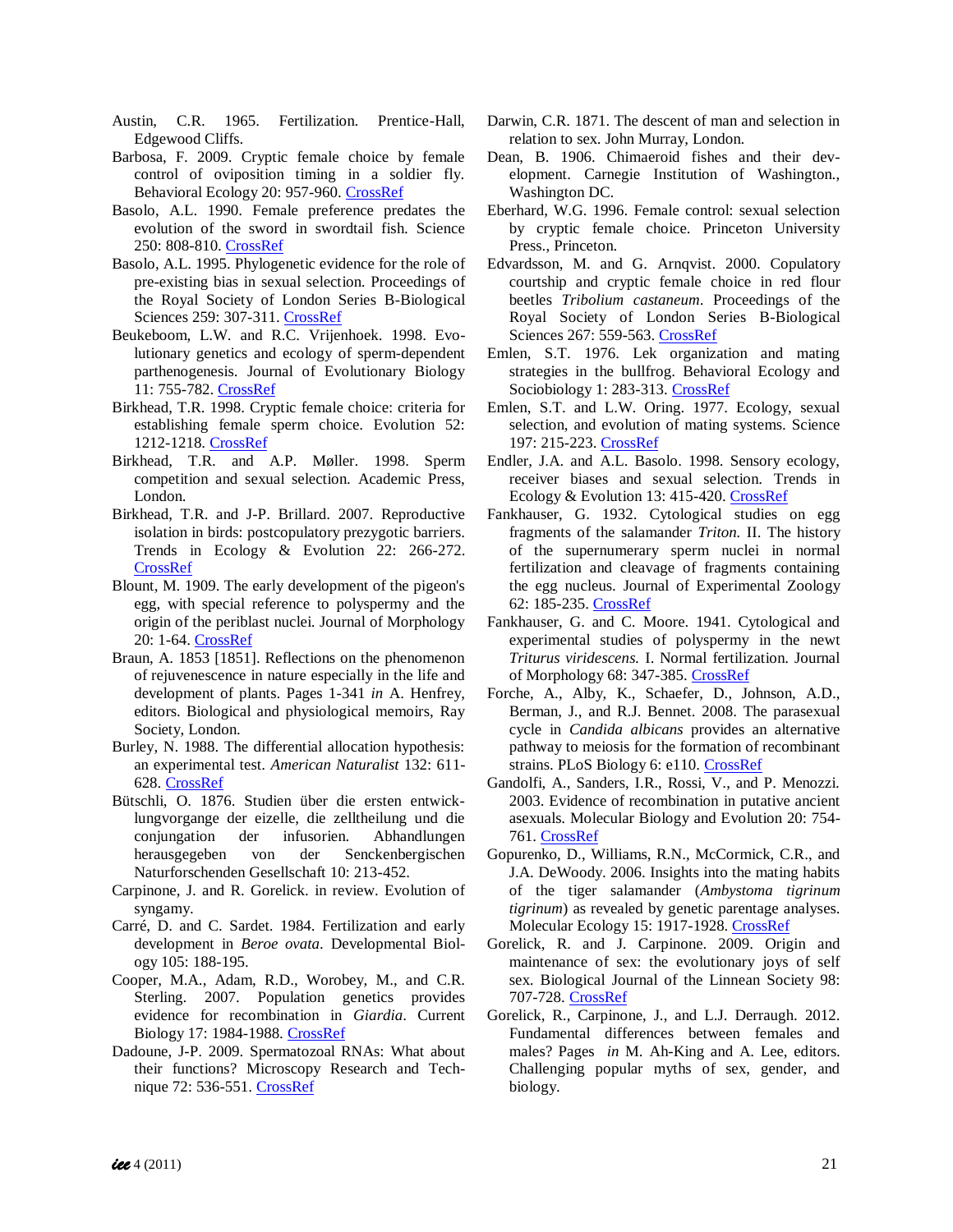- <span id="page-8-9"></span>Hartwell, L.H. and T.A. Weinert. 1989. Checkpoints: controls that ensure the order of cell cycle events. Science 246: 629-634. [CrossRef](http://dx.doi.org/10.1126/science.2683079)
- <span id="page-8-17"></span>Hertwig, O. 1890. Vergleich der ei- und samenbildung bei nematoden: eine grundlage für cellülare streitfragen. Archiv für mikroscopische Anatomie 36: 1- 138.
- <span id="page-8-1"></span>Hoikkala, A. and S. Crossley. 2000. Copulatory courtship in *Drosophila*: behavior and songs of *D. birchii* and *D. serrata*. Journal of Insect Behavior 13: 71-86. [CrossRef](http://dx.doi.org/10.1023/A:1007715609756)
- <span id="page-8-2"></span>Hoikkala, A., Crossley, S., and C. Castillo-Melendez. 2000. Copulatory courtship in *Drosophila birchii* and *D. serrata*, species recognition and sexual selection. Journal of Insect Behavior 13: 361-373. [CrossRef](http://dx.doi.org/10.1023/A:1007710218609)
- <span id="page-8-20"></span>Houle, D. and A.S. Kondrashov. 2002. Coevolution of costly mate choice and condition-dependent display of good genes. Proceedings of the Royal Society of London Series B-Biological Sciences 269: 97-104. [CrossRef](http://dx.doi.org/10.1098/rspb.2001.1823)
- <span id="page-8-3"></span>Hull, P. 1964. Partial incompatibility not affecting total litter size in the mouse. Genetics 50: 563-570.
- <span id="page-8-14"></span>Iwamatsu, T. 2000. Fertilization in fishes. Pages 89-145 *in* J.J. Tarín and A. Cano, editors. Fertilization in protozoa and metazoan animals: cellular and molecular aspects, Springer-Verlag, Berlin.
- <span id="page-8-18"></span>Iwasa, Y., Pomiankowski, A., and S. Nee. 1991. The evolution of costly mate preferences. II. The 'handicap' principle. Evolution 45: 1431-1442. [CrossRef](http://dx.doi.org/10.2307/2409890)
- <span id="page-8-19"></span>Jennions, M.D. and M. Petrie. 2000. Why do females mate multiply? A review of the genetic benefits. Biological Reviews 75: 21-64. [CrossRef](http://dx.doi.org/10.1017/S0006323199005423)
- <span id="page-8-27"></span>Jordan, E.O. 1893. The habits and development of the newt (*Diemyctylus viridescens*). Journal of Morphology 8: 269-366. [CrossRef](http://dx.doi.org/10.1002/jmor.1050080203)
- <span id="page-8-5"></span>Karr, T.L., Swanson, W.J., and R.R. Snook. 2009. The evolutionary significance of variation in sperm-egg interactions. Pages 305-365 *in* T.R. Birkhead, D.J. Hosken, and S. Pitnick, editors. Sperm biology: an evolutionary perspective, Academic Press, Burlington.
- <span id="page-8-4"></span>King, B.H. and C.R. Fischer. 2005. Males mate guard in absentia through extended effects of postcopulatory courtship in the parasitoid wasp *Spalangia endius* (Hymenoptera: Pteromalidae). Journal of Insect Physiology 51: 1340-1345. [CrossRef](http://dx.doi.org/10.1016/j.jinsphys.2005.08.004)
- <span id="page-8-26"></span>Komaru, A., Kawagishi, T., and K. Konishi. 1998. Cytological evidence of spontaneous androgenesis in the freshwater clam *Corbicula leana* Prime. Development, Genes and Evolution 208: 46-50. **[CrossRef](http://dx.doi.org/10.1007/s004270050152)**
- <span id="page-8-22"></span>Krawetz, S.A. 2005. Paternal contribution: new insights and future challenges. Nature Reviews Genetics 6: 633-642. [CrossRef](http://dx.doi.org/10.1038/nrg1654)
- <span id="page-8-15"></span>Longo, F.J. 1973. Fertilization: a comparative ultrastructural review. Biology of Reproduction 9: 149- 215.
- <span id="page-8-16"></span>Longo, F.J. 1976. Derivation of membrane comprising male pronuclear envelope in inseminated sea urchin eggs. Developmental Biology 49: 347-368. [CrossRef](http://dx.doi.org/10.1016/0012-1606(76)90180-9)
- <span id="page-8-8"></span>Longo, F.J. 1985. Pronuclear events during fertilization. Pages 251-298 *in* C.B. Metz and A. Monroy, editors. Biology of fertilization. Volume 3. The fertilization response of the egg, Academic Press, Orlando.
- <span id="page-8-7"></span>Longo, F.J. 1987. Fertilization. Chapman & Hall, London.
- <span id="page-8-25"></span>Mantovani, B. and V. Scali. 1992. Hybridogenesis and androgenesis in the stick-insect *Bacillus rossiusgrandii benaazzi* (Insecta, Phasmotdea). Evolution 46: 783-796. [CrossRef](http://dx.doi.org/10.2307/2409646)
- <span id="page-8-23"></span>Miller, D., Ostermeier, G.C., and S.A. Krawetz. 2005. The controversy, potential and roles of spermatozoal RNA. Trends in Molecular Medicine 11: 156-163. [CrossRef](http://dx.doi.org/10.1016/j.molmed.2005.02.006)
- <span id="page-8-30"></span>Morgan, T.H. 1927. Experimental embryology. Columbia University Press, New York.
- <span id="page-8-11"></span>Moriya, M. and C. Katagiri. 1976. Microinjection of toad sperm into oocytes undergoing maturation division. Development, Growth & Differentiation 18: 349-356. [CrossRef](http://dx.doi.org/10.1111/j.1440-169X.1976.00349.x)
- <span id="page-8-12"></span>Motlik, J. and J. Fulka. 1974. Fertilization of pig follicular oocytes cultivated in vitro. Journal of Reproduction and Fertility 36: 235-237. [CrossRef](http://dx.doi.org/10.1530/jrf.0.0360235)
- <span id="page-8-10"></span>Murray, A.W. 1992. Creative blocks: cell-cycle checkpoints and feedback controls. Nature 359: 599- 604. [CrossRef](http://dx.doi.org/10.1038/359599a0)
- <span id="page-8-13"></span>Nelson, O. 1953. Comparative embryology of the vertebrates. Blackstone, New York.
- <span id="page-8-21"></span>Ostermeier, G.C., Miller, D., Huntriss, J.D., Diamond, M.P., and S.A. Krawetz. 2004. Reproductive biology: delivering spermatozoan RNA to the oocyte. Nature 429: 154-154. [CrossRef](http://dx.doi.org/10.1038/429154a)
- <span id="page-8-24"></span>Ostermeier, G.C., Goodrich, R.J., Moldenhauer, J.S., Diamond, M.R., and S.A. Krawetz. 2005. A suite of novel human spermatozoal RNAs. Journal of Andrology 26: 70-74.
- <span id="page-8-0"></span>Parker, G.A. 1970. Sperm competition and its evolutionary consequences in insects. Biological Reviews of the Cambridge Philosophical Society 45: 525-567. [CrossRef](http://dx.doi.org/10.1111/j.1469-185X.1970.tb01176.x)
- <span id="page-8-28"></span>Petrie, M. and B. Kempenaers. 1998. Extra-pair paternity in birds: explaining variation between species and populations. Trends in Ecology & Evolution 13: 52-58. [CrossRef](http://dx.doi.org/10.1016/S0169-5347(97)01232-9)
- <span id="page-8-29"></span>Pichot, C., Maâtaoui, M., Raddi, S., and P. Raddi. 2001. Surrogate mother for endangered *Cupressus*. Nature 412: 39-39. [CrossRef](http://dx.doi.org/10.1038/35083687)
- <span id="page-8-6"></span>Pizzari, T. and T.R. Birkhead. 2002. The sexuallyselected sperm hypothesis: sex-biased inheritance